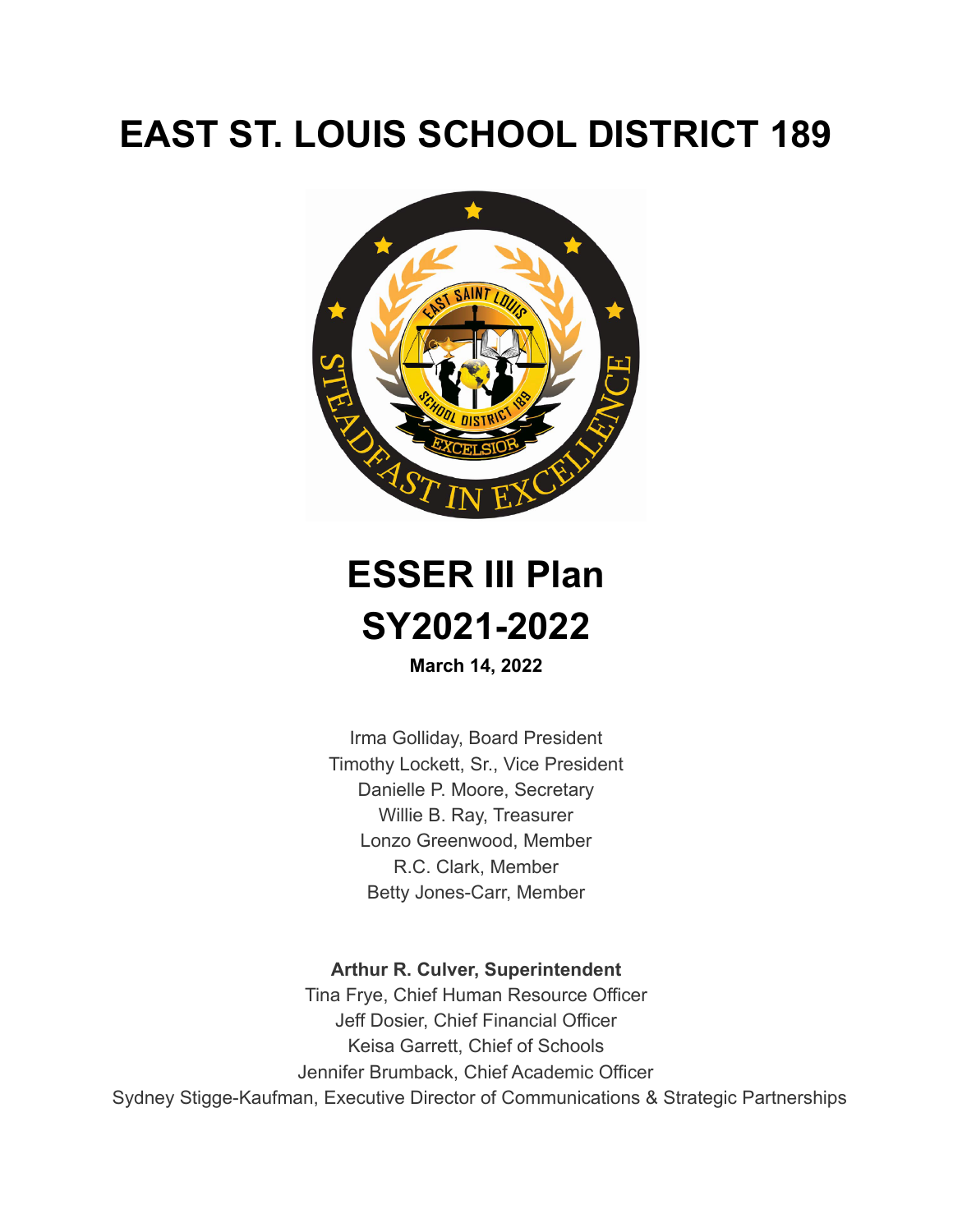# Table of Contents

| Page(s) |
|---------|
|         |
|         |
|         |
|         |
|         |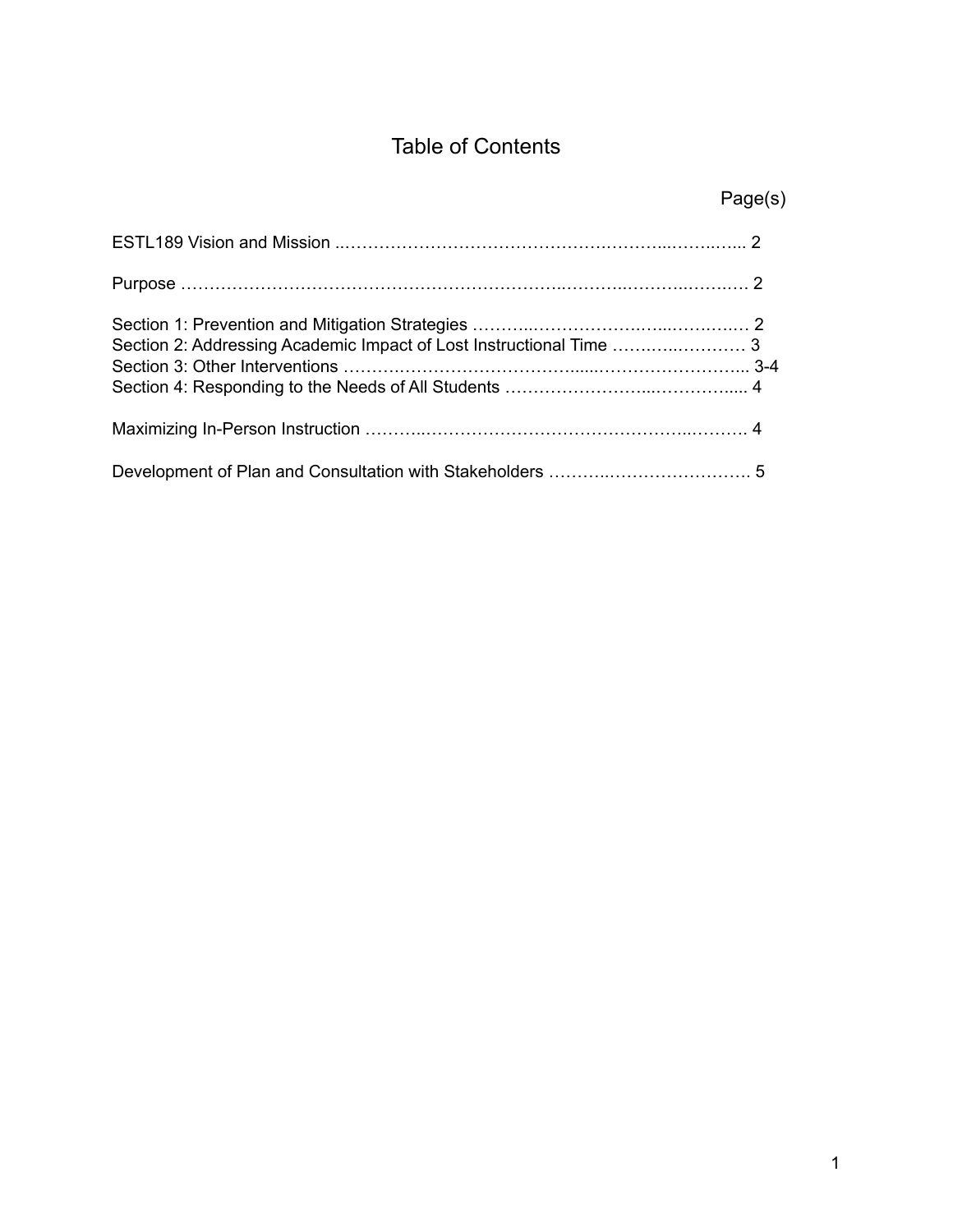## **SCHOOL DISTRICT 189 VISION**

*Students in East St Louis School District 189 are supported physically, socially, and emotionally in a safe and nurturing environment to achieve academic success that prepares them for college, the workforce, and citizenship in the 21 st century.*

## **SCHOOL DISTRICT 189 MISSION**

*The Mission of School District 189 is to cultivate the potential in every student to thrive as a global citizen by inspiring a love of learning and civic engagement, by challenging and supporting every student to achieve academic excellence, and by embracing the full richness of our community.*

### **PURPOSE**

Under the Elementary and Secondary School Emergency Relief III ARP Fund (ESSER III), funds have been allocated to address the impact that Novel Coronavirus Disease 2019 (COVID-19) has had, and continues to have, on elementary and secondary schools across the nation. This document outlines how funds from the American Rescue Plan (ARP) ESSER III will be used by East St. Louis School District 189. This plan focuses on four areas to ensure the safety of our students and staff as well as addresses learning loss that occurred during the COVID-19 global pandemic. The four areas of focus include:

- 1. Prevention and mitigation strategies
- 2. Addressing academic impact of lost instructional time
- 3. Other interventions
- 4. Responding to the needs of all students

## **Section 1: PREVENTION AND MITIGATION STRATEGIES**

East St. Louis School District 189 is committed to using multiple mitigation strategies in order to continuously and safely operate schools for in-person learning. Please see our [Return](https://www.estl189.com/site/default.aspx?PageType=3&DomainID=4&ModuleInstanceID=19&ViewID=6446EE88-D30C-497E-9316-3F8874B3E108&RenderLoc=0&FlexDataID=791&PageID=1) to Learn [Plan](https://www.estl189.com/site/default.aspx?PageType=3&DomainID=4&ModuleInstanceID=19&ViewID=6446EE88-D30C-497E-9316-3F8874B3E108&RenderLoc=0&FlexDataID=791&PageID=1) for details. The Centers for Disease Control and Prevention (CDC) recommends a layered mitigation approach, including improvements to building ventilation, to reduce the spread of COVID-19 and lower the risk of exposure to it and other air-borne illnesses. School District 189 will utilize ESSER III funds to repair, upgrade and replace the Heating, Ventilation, and Air Conditioning (HVAC) systems across all schools and buildings to improve air quality for students and staff. ESSER III funds will also be used for cleaning equipment as well as additional custodians and warehouse staff to ensure appropriate cleaning and sanitizing of our campuses.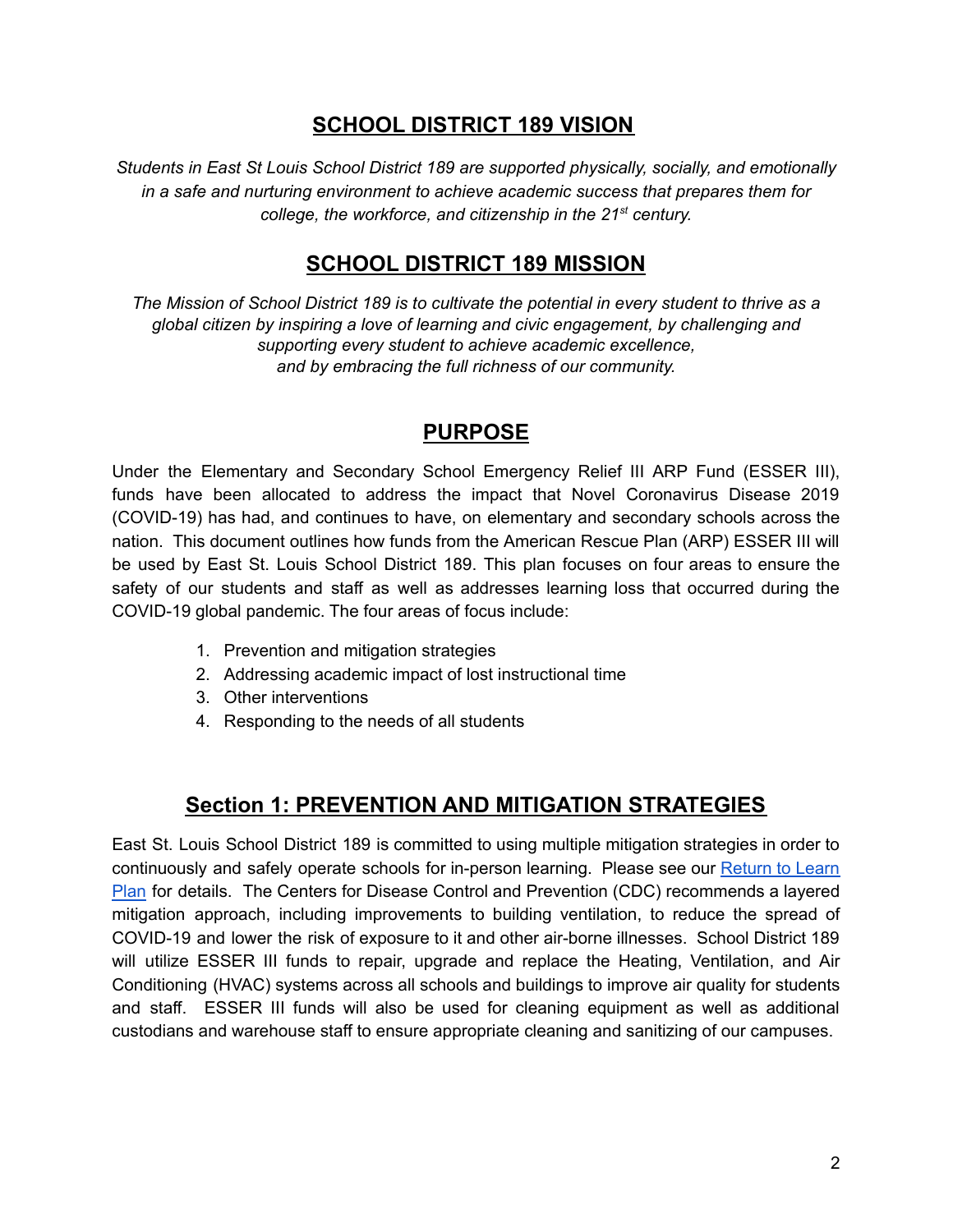# **Section 2: ADDRESSING IMPACT OF LOST INSTRUCTIONAL TIME**

East St. Louis School District 189 will use ESSER III funding to support the recovery of loss of learning from school years 2019-2020 and 2020-2021 as well as to prevent the subsequent effect of further learning loss. More than 20 percent of the School District 189 ESSER III allocation is dedicated to summer learning, afterschool programming, and more to address the impact of lost instructional time. Specific activities include:

#### **Learning Loss**

- Transitional Bridging and Jumpstart Programs (Grades K, 5, and 9)
- Kindergarten Readiness Programs (Preschool)
- Summer School Programs (K-12)
- After School Tutoring (K-8)
- Credit Recovery Programs (9-12)
- Math Curriculum and Professional Development (K-12)
- Reading/Writing Curriculum and Professional Development (K-12)
- Professional Learning Communities and Curriculum Revisions

#### **Enrichment Programs**

To support College and Career Readiness and re-engage students

- Dual Credit Programs for ELA and Math (Grades 9-12)
- Career and Technical Education Dual Credit Programs (10-12)
- STEAM Enhanced Curriculum (5-8)

# **Section 3: OTHER INTERVENTIONS**

Additional ESSER III funds are prioritized for interventions and strategies that will have the greatest impact to serve student groups most affected by the pandemic and address the learning loss needs of all students. ESSER funds are allocated to schools as well as for district-wide activities and are based on student needs. These include, but are not limited to:

#### **Academic**

- Academic support staff including academic interventionists and district-wide facilitators
- Professional development and improvement of instruction services

#### **Social, Emotional, and Mental Health**

- Social and Emotional Learning staff including counselors, psychologists, behavior improvement specialists
- Contracted, onsite mental health services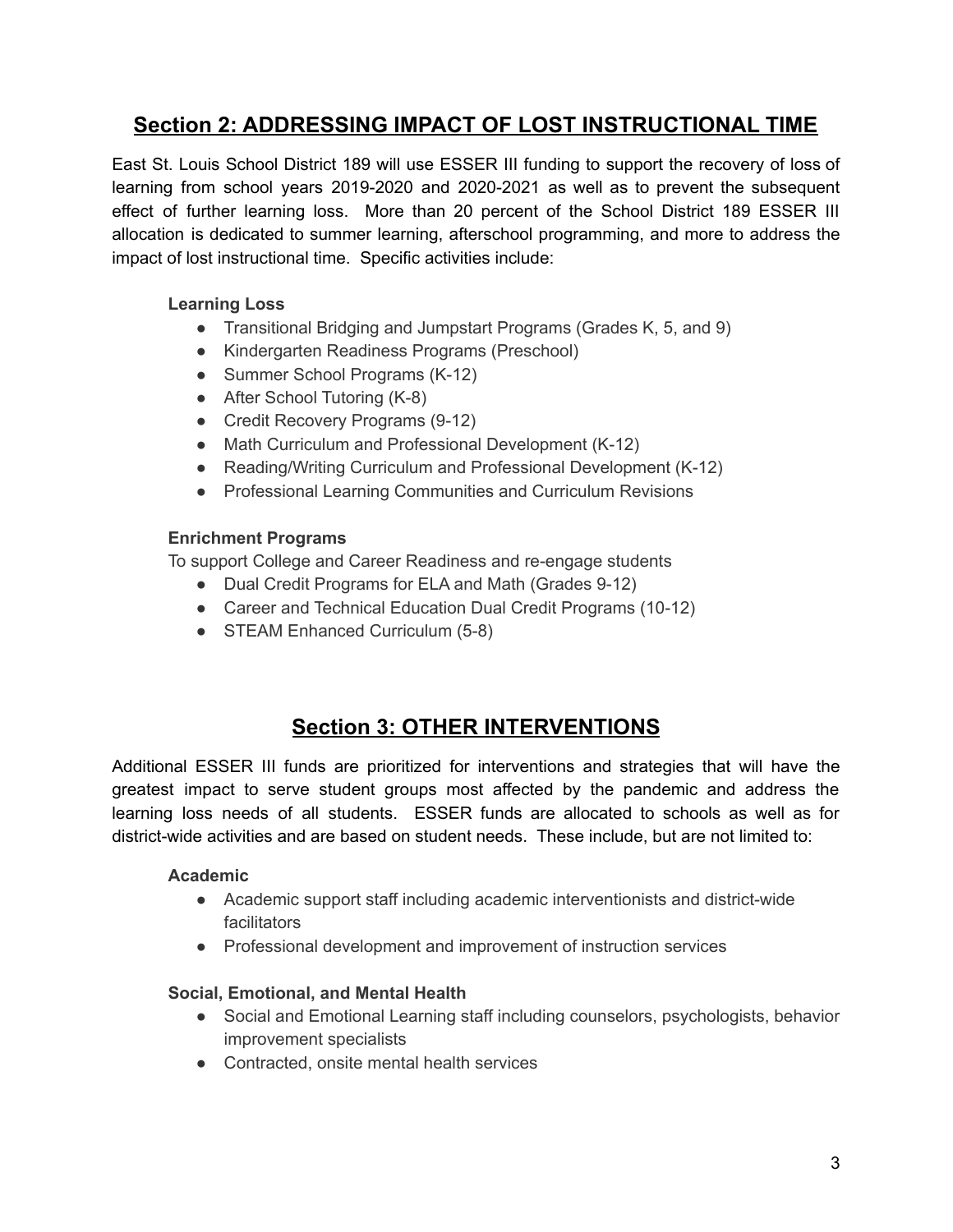#### **Safe and Healthy Environment**

- Health supplies
- Additional school nurses
- Additional aides and bus monitors

## **Section 4: RESPONDING TO THE NEEDS OF ALL STUDENTS**

School District 189 serves approximately 5,000 students in preschool through 12th grade. Nearly all East St. Louis students enter school at-risk for academic failure due to extreme poverty with 99.6% of students categorized as low-income (Illinois School Report Card, 2021). According to the 2021 Illinois School Report Card, 2.4% of our students were categorized as homeless (underreported), 96.8% of students are African-American and 1.6% are Hispanic (.8% are white). The percentage of students who are English Language Learners is 1.2% and the overall percentage of students with a diagnosed disability (qualifying for special education services) is 13%.

The interventions School District 189 will implement with ESSER III funds will decisively support students from low-income families and students of color to advance equity in education. Targeted program activities will additionally impact sub-population groups including but not limited to the following:

- English learners
- Children with disabilities
- Students experiencing homelessness
- Children and youth in foster care

For example, children with disabilities will receive additional targeted services through staffing of four Special Education teachers plus additional critical intervention resources.

# **MAXIMIZING IN-PERSON INSTRUCTION**

The research is clear; there is no substitute for a high-quality, in-person teaching experience to ensure academic success. East St. Louis School District 189 continues its commitment to providing mitigating measures and maximizing high-quality instruction time to re-engage and meet the needs of our students. This includes providing students with physical, social and emotional support so that each child may reach the full potential of their academic success.

ESSER funds are allocated for additional instructional staff, aides, and support staff to maximize in-person instruction and advance equity and inclusivity in student participation. Staff will receive professional development not only in curriculum and academic interventions but also in equity, trauma-informed, and restorative practices to provide a positive climate and culture for students. Schools play a vital role in helping students to deal with any trauma the pandemic may have caused. School District 189 is committed to providing the social-emotional support that our students need and to intentionally engage all families in the educational environment.